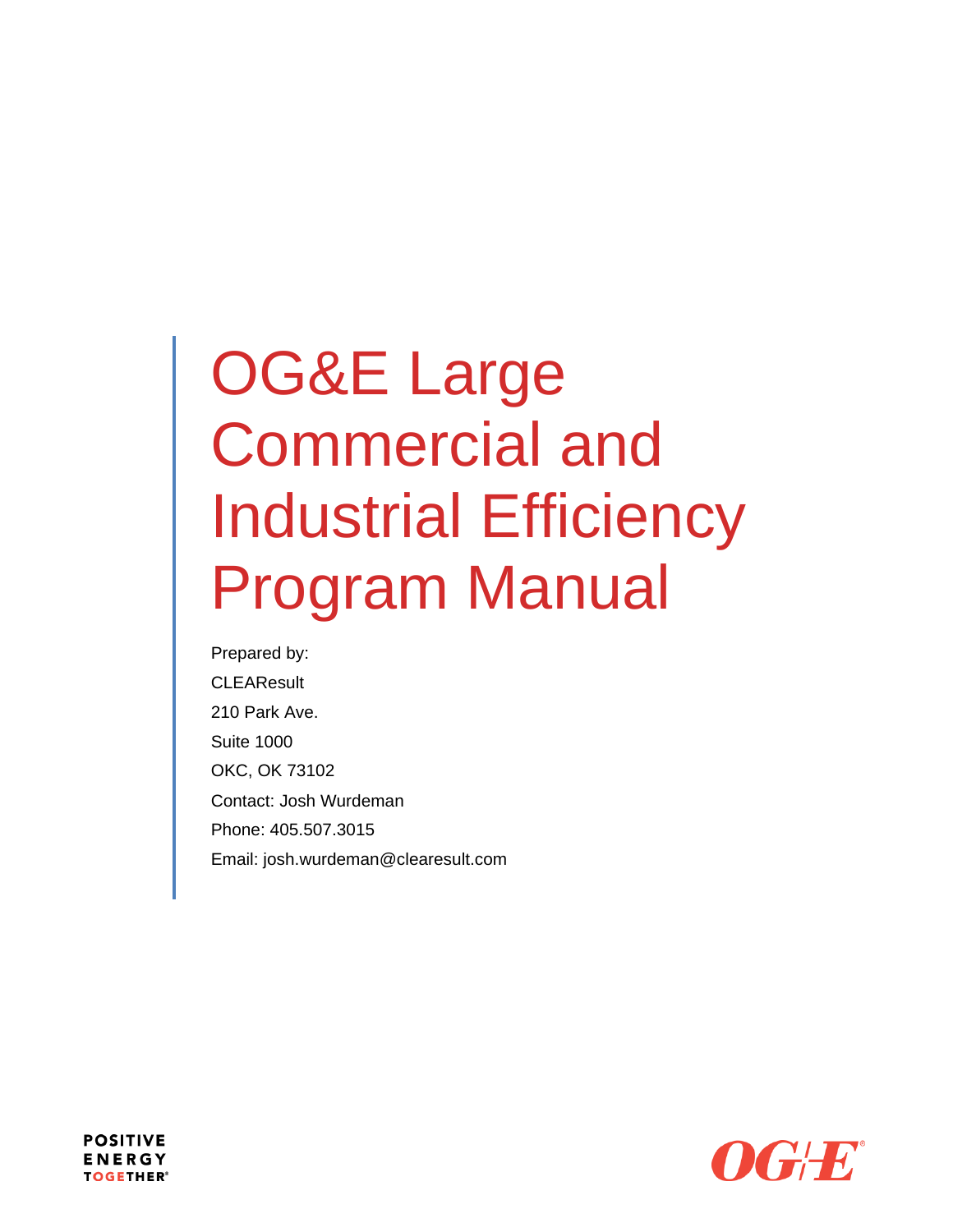# **TABLE OF CONTENTS**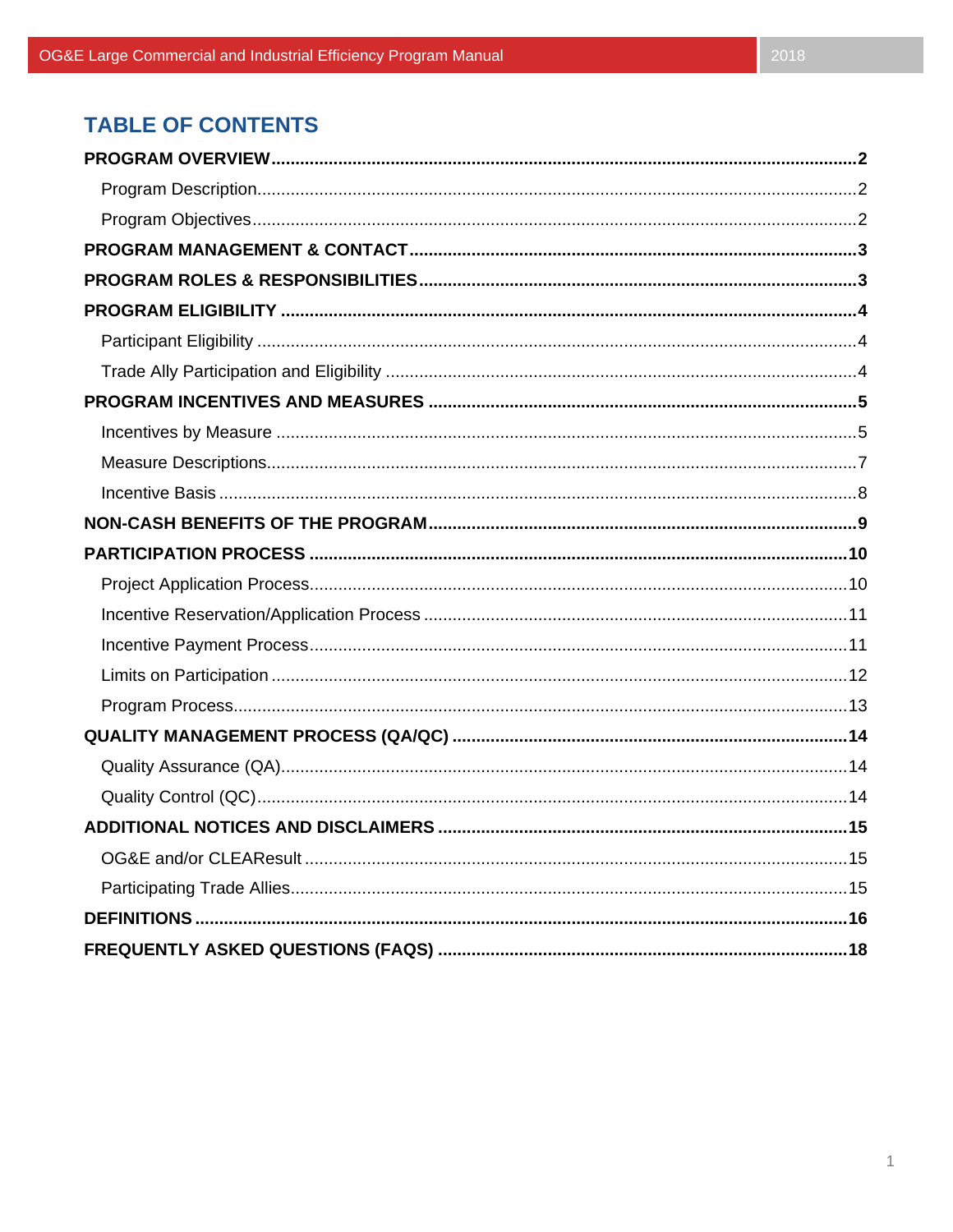## **PROGRAM OVERVIEW**

## **Program Description**

The Large Commercial Industrial Program is offered to business institutions and public /private entities that are customers of Oklahoma Gas & Electric Co (OG&E). Designed to help facility supervisors who want to operate facilities more efficiently, the Commercial Industrial Program outlines the technical and financial benefits of investing in energy efficiency and developing a plan to make energy efficiency improvements to your facilities. By enrolling in the program, you will be referred to as a program participant (participant), and receive technical and energy-related assistance to help you make decisions about cost-effective investments in facility energy efficiency.

Under this program, participants are eligible for financial incentives connected to a variety of energy efficient measure. Additional benefits that may be available include energy audits, technical assistance, and communications support. In general, the program does not prescribe technologies or end-uses to participants, but instead provides a framework through which you can receive incentives for implementing and installing a wide range of measures at your sites.

## **Program Objectives**

The program is designed to drive cost-effective energy efficiency in the marketplace while minimizing the impact of market barriers to implementation of energy efficiency. Some objectives are inherent to transforming the energy efficiency market, while others are benefits that are offered to facilities and facility management. The Commercial Industrial Program is designed to:

- Overcome barriers that hinder the implementation of energy efficiency projects.
- Provide energy efficiency information and enhance awareness of energy and non-energy benefits.
- Ease budget constraints that typically rule out energy efficient technologies and associated higher "first costs."
- Improve your understanding about potential payback for installed energy efficiency projects.
- Enhance awareness of, and technical assistance for, energy-efficient technologies.
- Provide assistance to help customers address energy efficiency at all major end-uses.
- Address your needs to avoid any lost opportunities within your facility.
- Promote cost-effective energy efficiency projects that maximize the net benefit to both customers and OG&E.
- Accumulate a list of qualified vendors and installers (trade allies) participating in the program to facilitate access by Participants to such resources.
- Provide adequate evaluation, measurement and verification (EEM&V) resources to support the implementation of energy efficiency projects.
- Transform the market through training, education and the implementation of the program to make energy efficiency a primary consideration for customers.
- Identify and support the implementation of cost-effective and comprehensive energy savings projects for OG&E customers in order to meet annual energy savings goals.
- Leverage cash incentives to assist you in implementing cost-effective projects under the program.
- Develop a strategic plan for the implementation of multiple phased projects.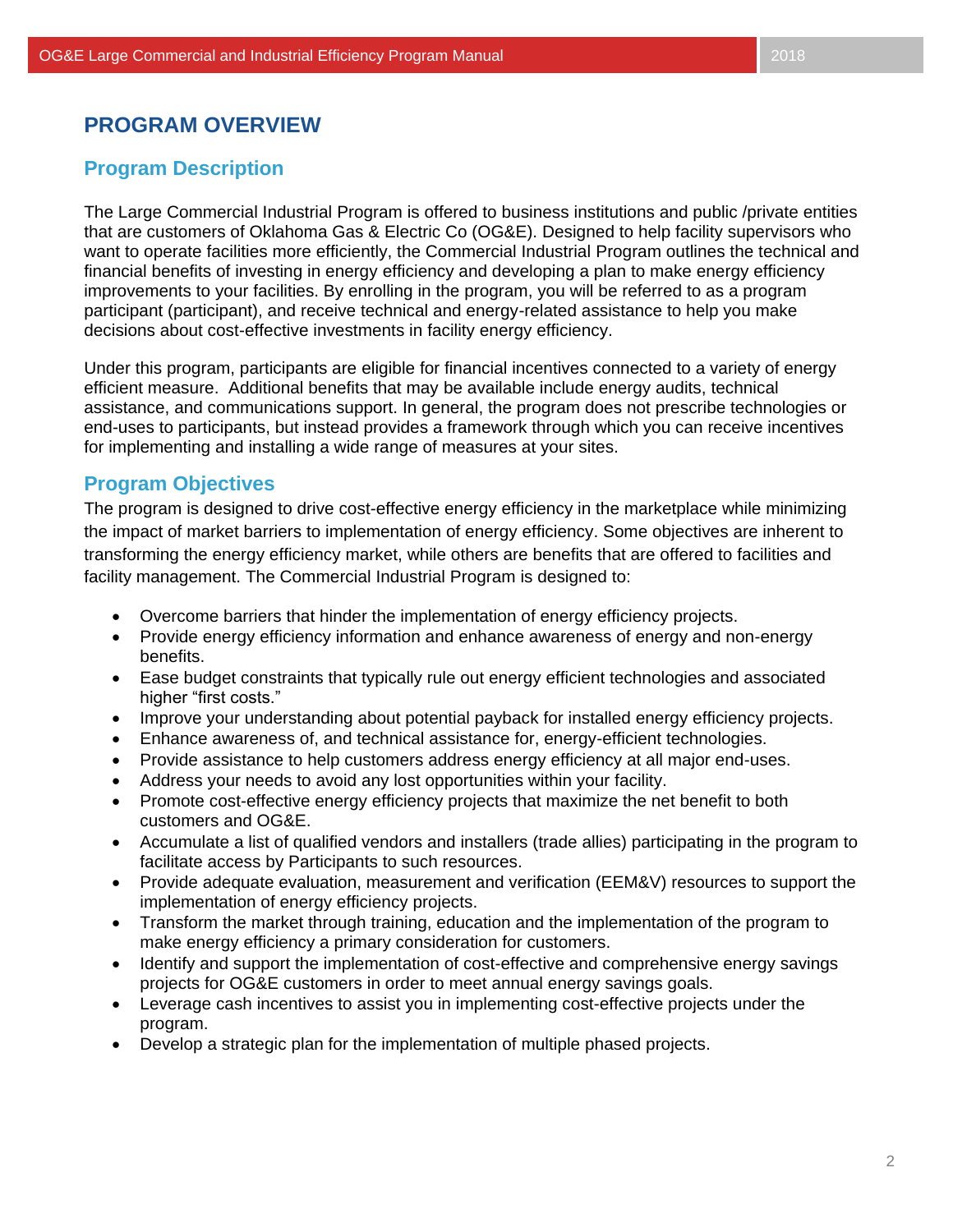## **PROGRAM MANAGEMENT & CONTACT**

Josh Wurdeman Phone: 405.507.3015 Email: josh.wurdeman@clearesult.com

# **PROGRAM ROLES & RESPONSIBILITIES**

## **Program Sponsor: OG&E**

#### **Website: www.OG&E.com/CEEP**

- Provides all funding for the energy efficiency program and the program incentives
- Manages the energy efficiency programs and oversees implementation

#### **Program Evaluator: ADM**

- Provides oversight of program implementation to verify that savings claimed in the program is correct, valid and adequately documented
- May perform post-retrofit on-site inspections, measurements, or phone conversations to collect data for program savings verification
- Provides updates to program calculation methodologies through annual TRM updates
- Surveys program participants to determine if program implementation is meeting their needs and expectations
- Surveys customers to determine if program outreach is adequately informing the market of the energy efficiency program opportunities

#### **Program Implementer: CLEAResult**

- Performs outreach and education about the energy efficiency program
- Provides energy efficiency assistance to program participants (at no cost). For example, Level 1 and potentially Level 2 energy audits.
- Assists program participants and trade allies with program documentation
- Performs all required on-site inspections and documentation
- Provides calculations on energy savings potential for identified projects
- Assists in evaluation of financial metrics for energy efficiency projects (payback, ROI, etc.)
- Processes and delivers incentive checks for successful projects

## **Program Participant: OG&E Customer**

*To participate in the program, Participants must:*

- Execute the participation agreement
- Contact the program implementer to schedule a facility assessment
- Submit a project application to reserve incentives for qualifying energy efficiency projects
- Exert best efforts to approve, fund, install and report projects before the end of program year
- Contact the program implementer when projects are completed and allow staff to perform a post-inspection
- Provide access to program implementer staff (as well as QA/QC Evaluator staff) to facilities both before and after project completion for inspection of the baseline and post-retrofit condition as required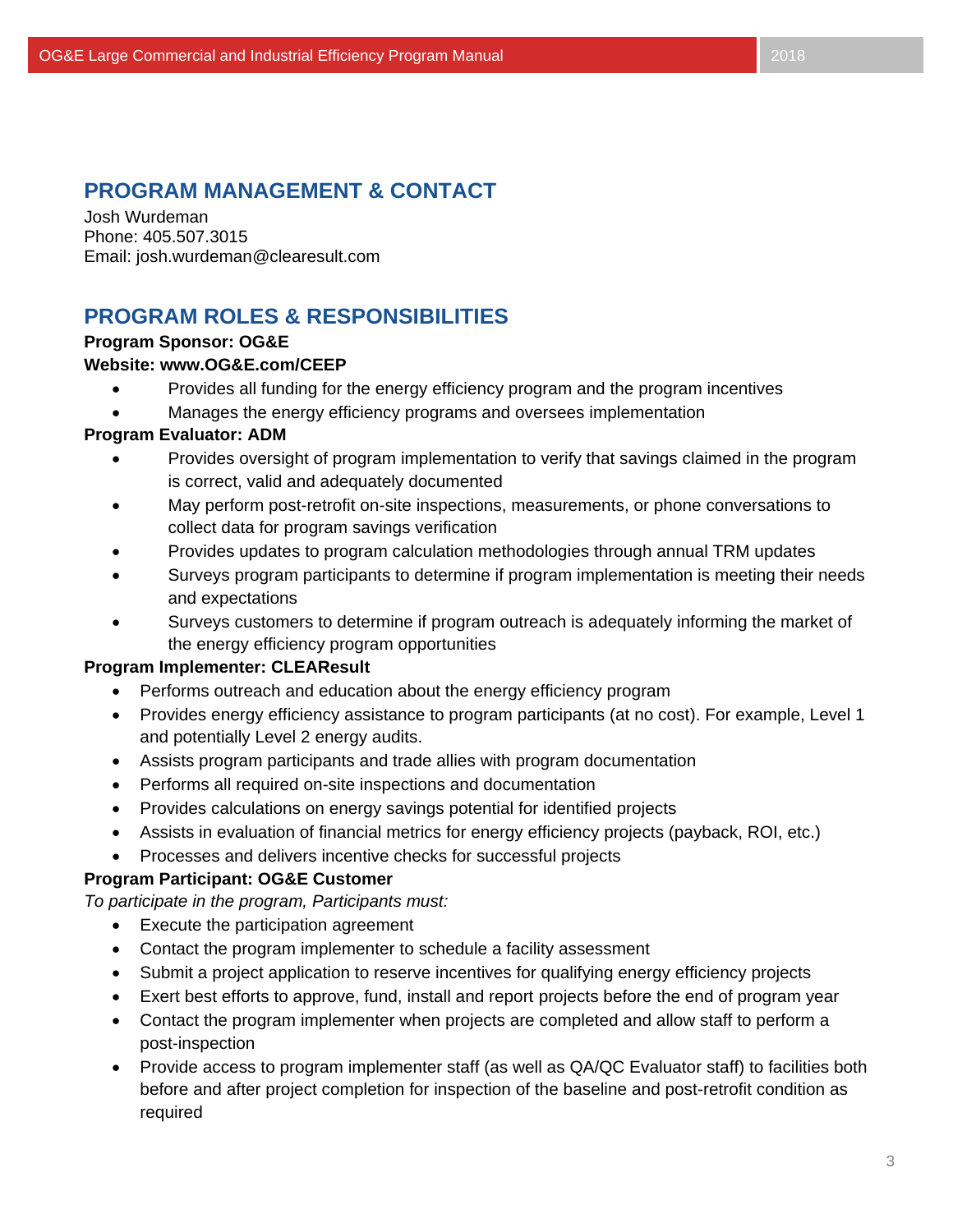#### **Trade Ally:**

*To participate in the program as a trade ally, the trade ally must:*

- Execute the trade ally agreement
- Complete required training(s) and adhere to program guidelines set out in this program manual
- Provide verification of adequate insurance coverage
- Work with program implementation staff to take advantage of program marketing materials and technical assistance
- When developing a possible energy efficiency project, work with program implementation staff to verify customer eligibility and assist in the development of project scope for the identified energy efficiency measures for which the trade ally may be responsible
- Share with program staff adequate project information on proposed projects to allow the calculation of energy savings and incentives for the program participant
- Review the pre-inspection data and confirm that program implementer has included the proposed project scope correctly in that communication
- Install eligible energy efficiency measures and submit appropriate documentation as requested by program implementer
- Perform all work to the required standards of the program

# **PROGRAM ELIGIBILITY**

## **Participant Eligibility**

Any local public and/or private entity or commercial customer that receives retail electric service from OG&E is eligible for the Commercial Industrial Program. Organizations with multiple locations are thereby considered a single customer, regardless of how many OG&E account numbers they may have. However, projects will be separated by utility account number for reporting purposes to OG&E.

## **Trade Ally Participation and Eligibility**

Trade allies are members of various trades that meet all program qualifications and standards (listed below). Trade allies are eligible to participate in the program and will have their company name on a list of eligible trade allies that may be given to you. Trade allies may continue to participate in the program as long as they remain in compliance with all program requirements.

To participate, trade allies must sign a trade ally agreement and receive training as required by the program guidelines. Additional training will be provided as needed in order to ensure the proficiency of the trade ally. The level of trade ally participation (i.e., number and type of completed projects in which the trade ally has been involved) will be included on the trade ally list for you to consider in selecting appropriate trade allies for your projects. Details on the training, tools and performance are listed below:

## **Technical Requirements for the Trade Ally include:**

- Understanding of basic building science principles, and
- Completion of program-required best practices training(s).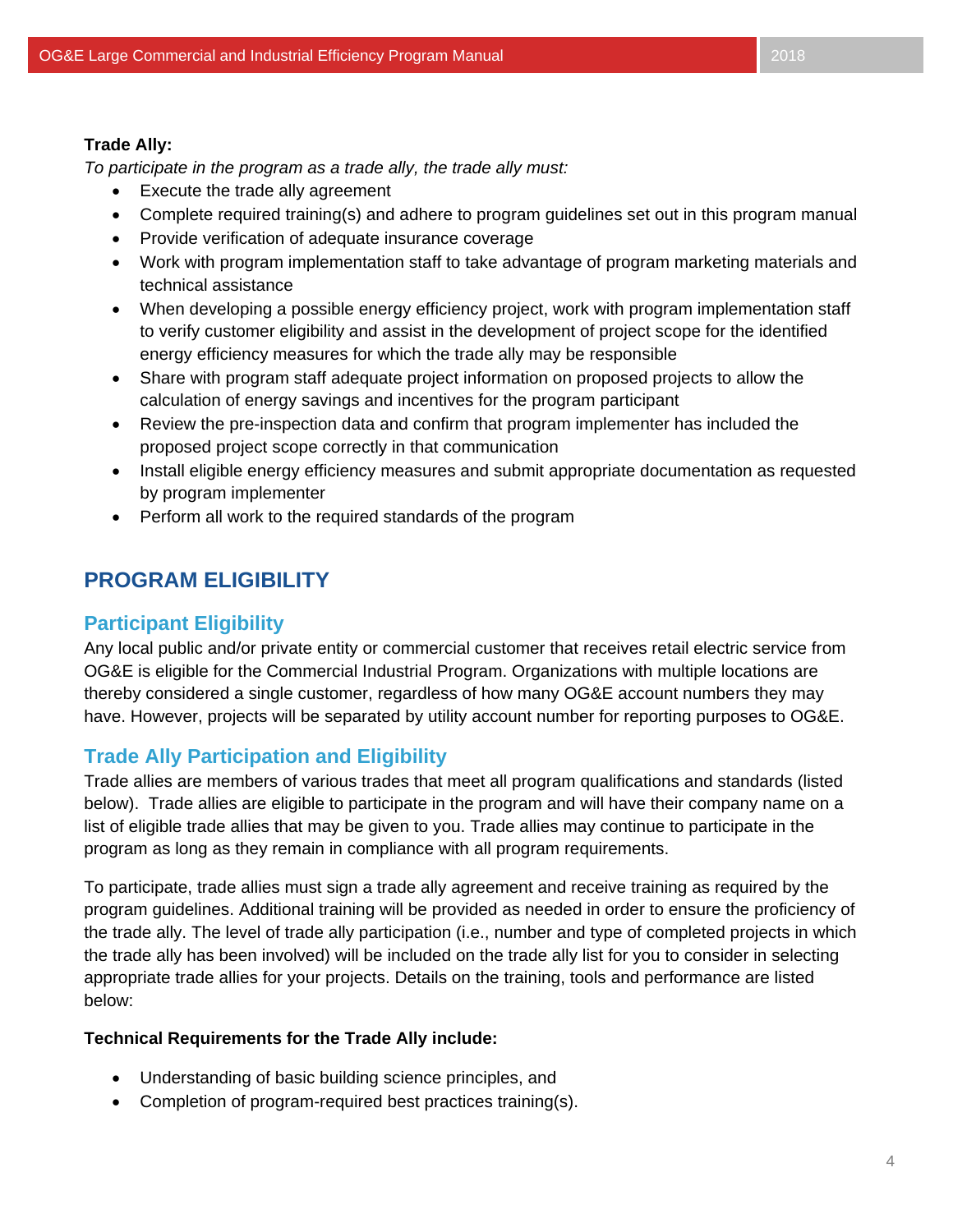#### **Business Requirements for the Trade Ally are:**

- Demonstrate the capability to conduct business successfully by providing ONE of the following:
- Satisfactory Dun and Bradstreet Rating, or
- Specific evidence of business capacity including at least two of the following:
	- o A satisfactory banking reference.
	- $\circ$  A minimum of three satisfactory professional/trade references, such as suppliers of materials, tools, credit.
	- $\circ$  Confirmation that the principals in the business have a satisfactory individual credit score with no outstanding liens or judgments.

#### **Tools Required for Trade Ally:**

• Participating trade allies own, use and maintain all tools used so that all materials may be installed to manufacturer specifications.

#### **Quality Performance Requirements for Trade Ally:**

The trade ally, upon request from the program implementer, and at no additional cost to you, shall make reasonable repairs or corrections to work that the trade ally has performed to bring such work up to the program standards. The repairs or corrections are to be completed within the timeframe specified by the program implementer. The trade ally also agrees to take steps to ensure that future work will comply with the program standards.

#### **Trade Ally Documentation Confidentiality**

Trade Allies should note that this program is in place to drive energy efficiency in the OG&E service territory. Any program documentation collected for a proposed project within the OG&E programs will be treated with care and will not be shared with anyone except the participant for whom it was developed. All information submitted is considered the property of the program participant, and will be shared with that customer upon request unless that documentation is clearly labeled as confidential on each page of the documentation. All confidential information so labeled will be verified with the provider prior to sharing with the program participant.

## **PROGRAM INCENTIVES AND MEASURES**

## **Incentives by Measure**

A measure, for the purposes of calculating incentives, is considered to be a single proposed energy efficiency improvement, at either a single facility or multiple facilities. A project is considered to be a planned set of measures for a single participant (at either a single facility or multiple facilities) as listed on the project application. Both new construction and retrofit projects are eligible for incentives under this program. The combined total project(s) for a single participant should target to meet a minimum of 25,000 kWh of annual savings to qualify for incentives.

All measures within a project must be confirmed in the pre-Installation Inspection report and meet the following requirements: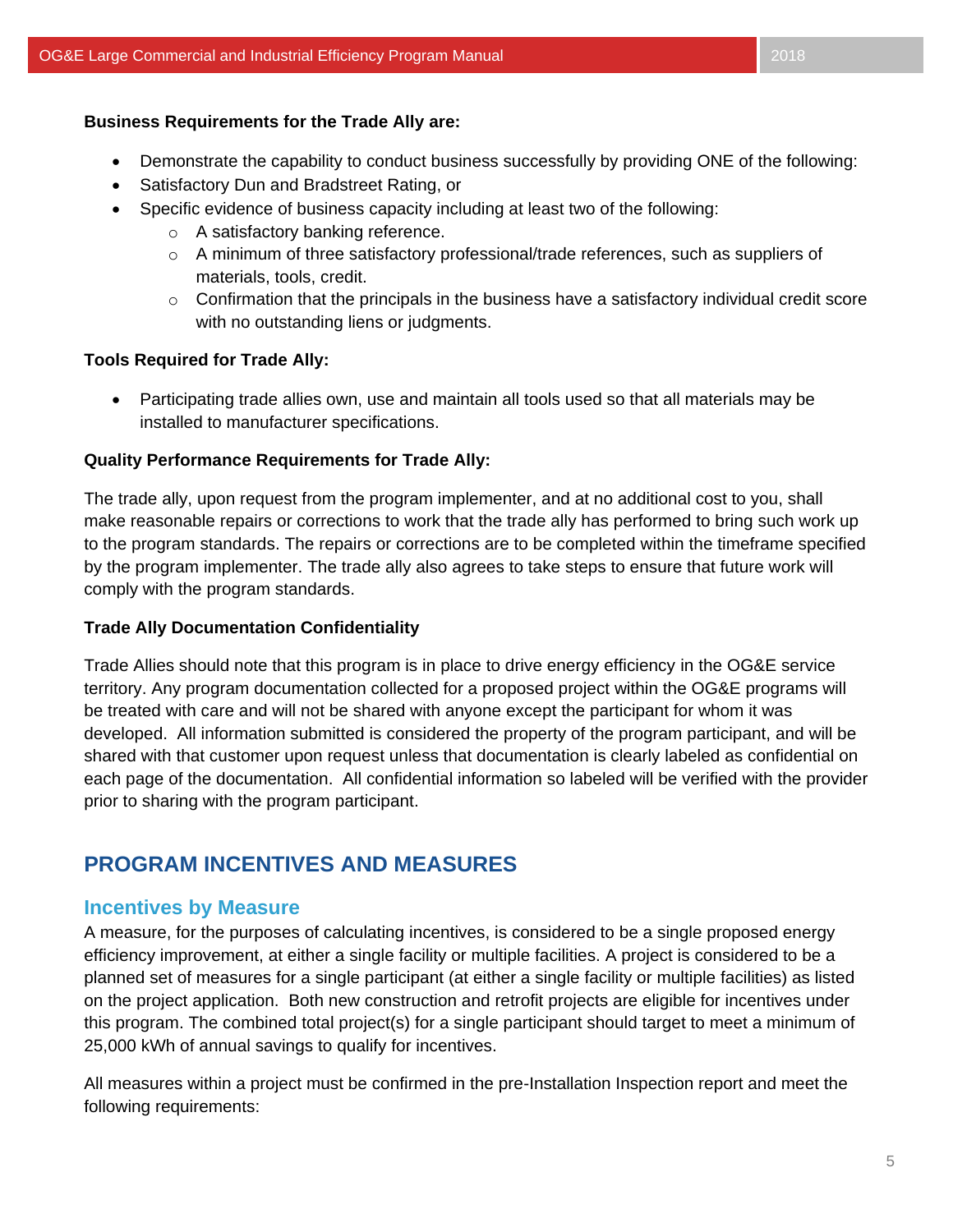$\blacksquare$ 

- Must result in a measurable and verifiable reduction in energy usage for Large Commercial and Industrial customer (kWh).
- Must produce energy savings through an increase in energy efficiency.
- Must be cost effective as defined by the Program Utility and the Program Implementer.
- New equipment must exceed minimum equipment efficiency standards.
- Must not develop any savings as a result of fuel switching.
- Measures should target to meet at least 25,000 kWh of annual savings.

The incentive rates for this program have been designed to encourage comprehensive projects at each location. There are multiple incentive rates available depending on the type of measure to be installed. Below is a quick and easy reference guide to the varying incentive rates and the associated measures.

| <b>Deemed Savings Measures</b>           | Performance Based (\$/kWh) |
|------------------------------------------|----------------------------|
| <b>HVAC - DX Retrofit</b>                | \$0.09                     |
| <b>HVAC - DX New Construction</b>        | \$0.09                     |
| <b>Chiller Retrofit</b>                  | \$0.09                     |
| <b>Chiller New Construction</b>          | \$0.09                     |
| Lighting (Outdoor)                       | \$0.09                     |
| Energy Star Cool Roof                    | \$0.09                     |
| <b>LED Lighting Retrofit</b>             | \$0.09                     |
| <b>Lighting New Construction</b>         | \$0.09                     |
| Linear Fluorescent Retrofit w/<br>Delamp | \$0.09                     |
| <b>Vending Misers</b>                    | \$0.09                     |
| Door Heater Controls                     | \$0.09                     |
| <b>ECM Evaporator Fan</b>                | \$0.09                     |
| <b>Electronic Defrost Controls</b>       | \$0.09                     |
| Solid Door Reach Ins                     | \$0.09                     |
| <b>Cooler Door Gaskets</b>               | \$0.09                     |
| <b>Lighting Controls</b>                 | \$0.09                     |
| <b>Lodging Occupancy Controls</b>        | \$0.09                     |
| GroundSource Heat Pump                   | \$0.11                     |

| <b>Custom Measures</b> | Performance Based (\$/kWh) |
|------------------------|----------------------------|
| Retro-commissioning    | \$0.11                     |
| Compressed Air         | \$0.11                     |
| Other Custom           | \$0.11                     |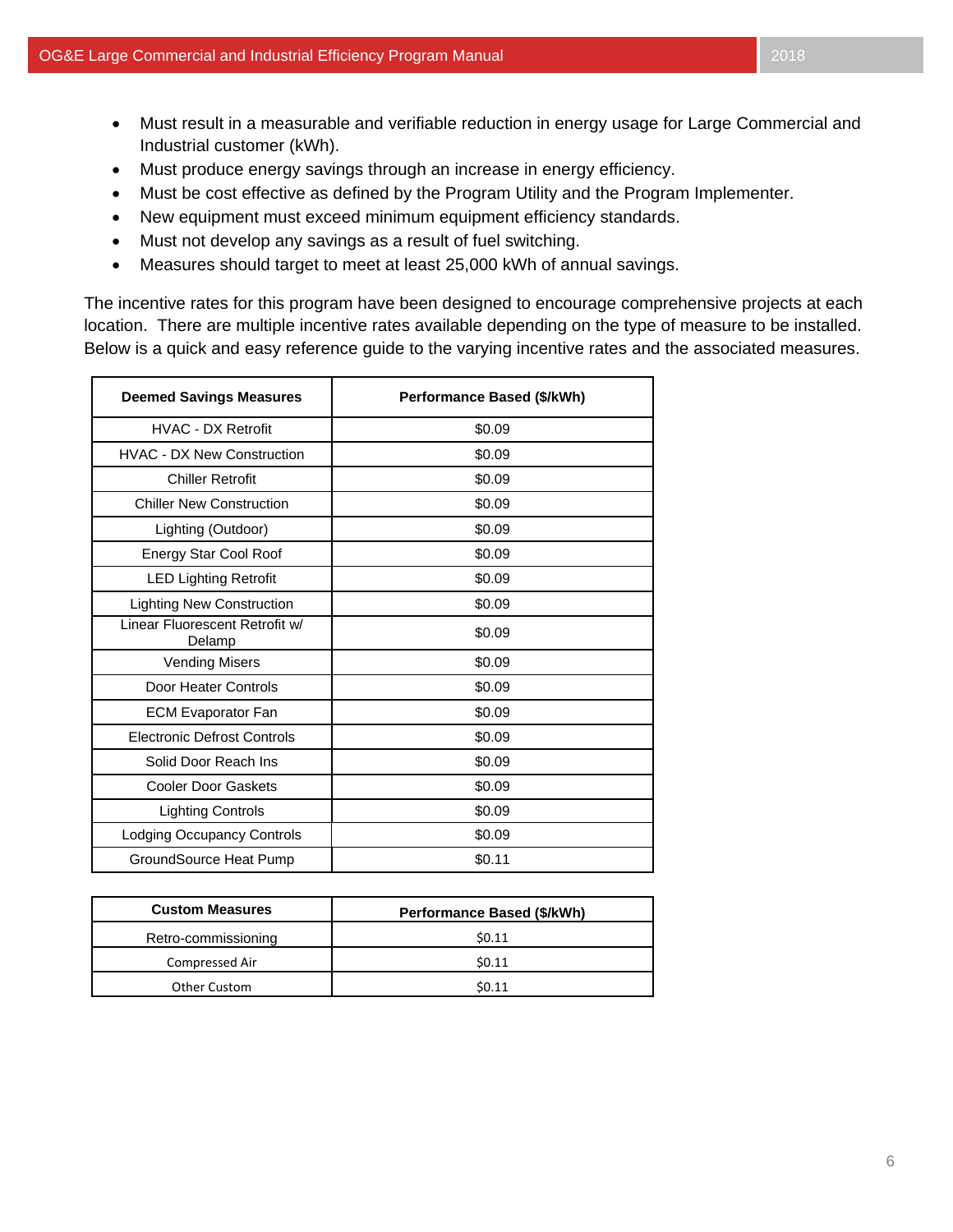# **Measure Descriptions**

| <b>Measure</b><br><b>Type</b>                                       | <b>Measure Description</b>                                                                                                                                                                                                                                                                                                                                                                                                                                                               |
|---------------------------------------------------------------------|------------------------------------------------------------------------------------------------------------------------------------------------------------------------------------------------------------------------------------------------------------------------------------------------------------------------------------------------------------------------------------------------------------------------------------------------------------------------------------------|
| Lighting<br>Retrofit                                                | Lighting retrofit projects replace existing lighting systems with more efficient lighting systems. A<br>variety of high efficiency fixtures, ballasts, and lamps produce equivalent light levels as previous<br>technologies while consuming less energy.                                                                                                                                                                                                                                |
|                                                                     | For instance, T8 fluorescent lamps and electronic ballasts can be replaced with more efficient<br>lighting systems such as LEDs. Metal halides may be replaced with systems such as T5 fluorescent<br>lamps with electronic ballasts, compact fluorescents, or LEDs.                                                                                                                                                                                                                     |
|                                                                     | There are a variety of lamp and ballast combinations that are eligible for this Program depending on<br>the current technology installed at a facility.                                                                                                                                                                                                                                                                                                                                  |
| Lighting<br>Controls                                                | Automatic lighting controls save energy by turning off or dimming lights at times when they are not<br>necessary. Many different varieties of sensors are available including passive infrared (PIR), dual-<br>technology, integral occupancy sensors, photocells, which can be coupled with a variety of control<br>strategies including day lighting controls, occupancy controls timer controls, and time clocks.                                                                     |
|                                                                     | For certain conditions, light reduction and automatic controls are mandatory for new construction<br>and affected retrofit projects.                                                                                                                                                                                                                                                                                                                                                     |
| Exterior<br>Lighting                                                | Energy saving opportunities applies to both improved lighting performance and enhanced control<br>strategies. For example, retrofitting less efficient HID technologies with LED lighting and occupancy-<br>based technology are good candidates for exterior applications.                                                                                                                                                                                                              |
| <b>HVAC</b><br>Replacement                                          | Eligible units for replacement include small split systems and single package air conditioners and<br>heat pumps.                                                                                                                                                                                                                                                                                                                                                                        |
| Chiller<br>Replacement                                              | Chillers are commonly used to provide cooling for a variety of building types and process loads. The<br>most common applications are for larger cooling loads (e.g., 50 to 100 tons and greater).                                                                                                                                                                                                                                                                                        |
|                                                                     | This measure applies to the replacement of air-cooled and water-cooled chillers with more energy<br>efficient chillers.                                                                                                                                                                                                                                                                                                                                                                  |
| <b>HVAC</b><br>Controls                                             | HVAC controls are eligible in the OG&E Programs when no other controls previously exist or where<br>existing controls can be modified or improved to provide measurable energy savings. Controls can<br>be installed on building HVAC systems or central plant equipment to help control common operating<br>parameters such as temperature, humidity, chilled water temperature, etcetera for more effective<br>use of the HVAC system.                                                 |
| <b>VFD Motor</b><br><b>Drives</b>                                   | A Variable Frequency Drive controls the rotational speed of an electric motor by controlling the<br>frequency of the electrical power supplied to the motor. VFD's allow for soft starts and can be<br>optimized to better match system loads, reducing stress and improving the motor life. VFDs work<br>well when used with systems that have motors that can operate at lower speeds. The installation of<br>VFD's that show measurable energy savings are eligible under the Program |
| Improved<br><b>Building</b><br>Design (New<br>Construction<br>Only) | Incentives are given to buildings that are built above and beyond the required energy codes. These<br>measures will be incentivized as a part of the individual measure type (lighting, lighting controls,<br>HVAC, etc.) as listed below for the purposes of qualifying for tiered incentives, and are not separate<br>measures from retrofits of similar technology.                                                                                                                   |
|                                                                     | For instance, if a Participant is installing a lighting retrofit at one facility and is building a new facility<br>with a qualifying lighting project, all of the lighting measures are considered one lighting measure for<br>the purposes of calculating tiered incentives.                                                                                                                                                                                                            |
| Refrigeration                                                       | There are a number of refrigeration measures that are eligible for upgrades or replacement in OG&E<br>Programs:                                                                                                                                                                                                                                                                                                                                                                          |
|                                                                     | Evaporator fans upgrades to EC Motors<br>٠                                                                                                                                                                                                                                                                                                                                                                                                                                               |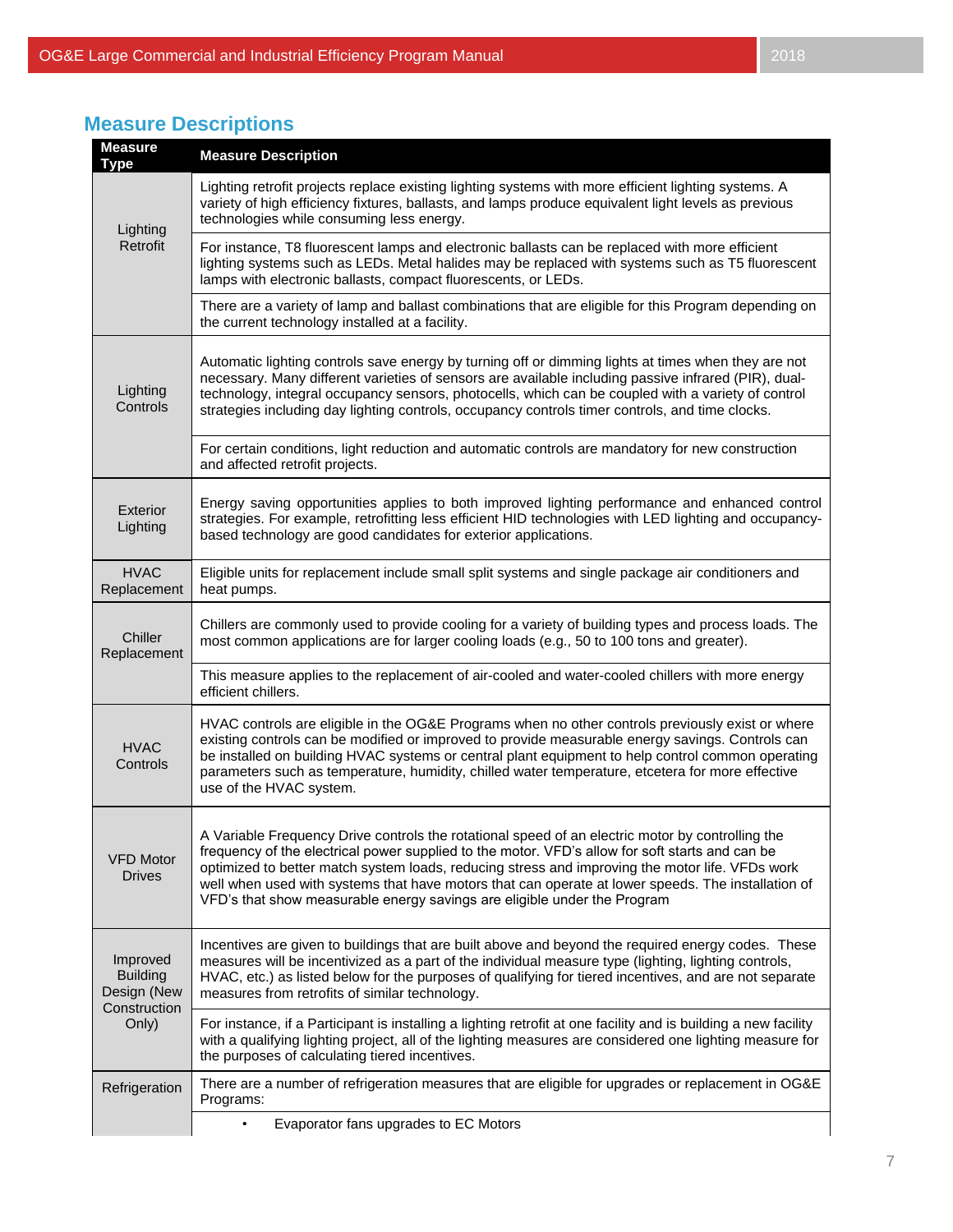|                                                                                       | Evaporator fan controls                                                                                                                                                                                                                                                                                                                                                                                                  |
|---------------------------------------------------------------------------------------|--------------------------------------------------------------------------------------------------------------------------------------------------------------------------------------------------------------------------------------------------------------------------------------------------------------------------------------------------------------------------------------------------------------------------|
|                                                                                       | Anti-sweat heater controls<br>$\bullet$                                                                                                                                                                                                                                                                                                                                                                                  |
|                                                                                       | Refrigerated door gaskets and strip curtains<br>$\bullet$                                                                                                                                                                                                                                                                                                                                                                |
|                                                                                       | Night covers<br>$\bullet$                                                                                                                                                                                                                                                                                                                                                                                                |
| Kitchen and<br>Plumbing                                                               | There are a number of kitchen measures that are eligible for upgrades or replacement:                                                                                                                                                                                                                                                                                                                                    |
| Upgrades                                                                              | Energy efficient dishwasher<br>$\bullet$                                                                                                                                                                                                                                                                                                                                                                                 |
|                                                                                       | High efficiency electric combination ovens<br>$\bullet$                                                                                                                                                                                                                                                                                                                                                                  |
|                                                                                       | High efficiency fryers<br>$\bullet$                                                                                                                                                                                                                                                                                                                                                                                      |
|                                                                                       | <b>ENERGY STAR® steam cookers</b><br>$\bullet$                                                                                                                                                                                                                                                                                                                                                                           |
|                                                                                       | There are a number of measures that are eligible for upgrades or replacement at NO COST:                                                                                                                                                                                                                                                                                                                                 |
| <b>Direct Install</b>                                                                 | Low flow pre-rinse spray valves<br>$\bullet$                                                                                                                                                                                                                                                                                                                                                                             |
|                                                                                       | Low flow faucet aerators<br>$\bullet$                                                                                                                                                                                                                                                                                                                                                                                    |
|                                                                                       | Low flow shower heads<br>$\bullet$                                                                                                                                                                                                                                                                                                                                                                                       |
|                                                                                       | Compact fluorescent lamps (CFLs)<br>$\bullet$                                                                                                                                                                                                                                                                                                                                                                            |
|                                                                                       | Vending machine controls (Vending Miser)<br>$\bullet$                                                                                                                                                                                                                                                                                                                                                                    |
|                                                                                       | Weather Stripping<br>$\bullet$                                                                                                                                                                                                                                                                                                                                                                                           |
| <b>Waste Water</b><br>Treatment<br>Plant<br>(WWTP)<br>Fans/Blower<br><b>Retrofits</b> | These measures are ideal for aeration blowers that are greater than 100 HP and have no VFD<br>controls. The replacement must be a single-stage centrifugal aeration blower with automatic<br>dissolved oxygen controls to be a cost-effective project.                                                                                                                                                                   |
| Waste Water<br>Treatment<br>Plant<br>(WWTP)                                           | There are a variety of energy efficiency upgrades that can be implemented on pumps at WWTP's.<br>Retrofits can be completed on pumps that are centrifugal pumps, do not have VFD or stop controls,<br>total nameplate HP is greater than 100 HP, and operating hours greater than 3,000 hours/year.<br>Retrofit options include the installation of VFD's, start/stop controls, throttle valves, and bypass<br>controls. |
| Personal<br>Computer<br>Power<br>Management<br>(PCPM)                                 | Personal computer power management uses computer software to turn off the power or switch of<br>the computer and monitors systems to a low-power state when inactive. This method of energy<br>efficiency is highly attractive to both cities and schools where a significant amount of computers<br>exist.                                                                                                              |

## **Incentive Basis**

Financial incentives received through the program will be based on a project's total annual kWh reduction as determined pursuant to this program manual. Savings will be calculated using one of several savings approaches. Customers will need to select a trade ally or other service provider to actually install the measure(s) within the project. The program Implementer will select and implement an appropriate savings measurement and verification plan (including installing field monitoring equipment where applicable).

Customers may submit suggested measures, along with a suggested EEM&V approach, to the program implementer. Note that any such approach must include adequate calculations or monitoring to justify savings as determined by the Program Implementer in order for the measures to be considered for incentives under this Program.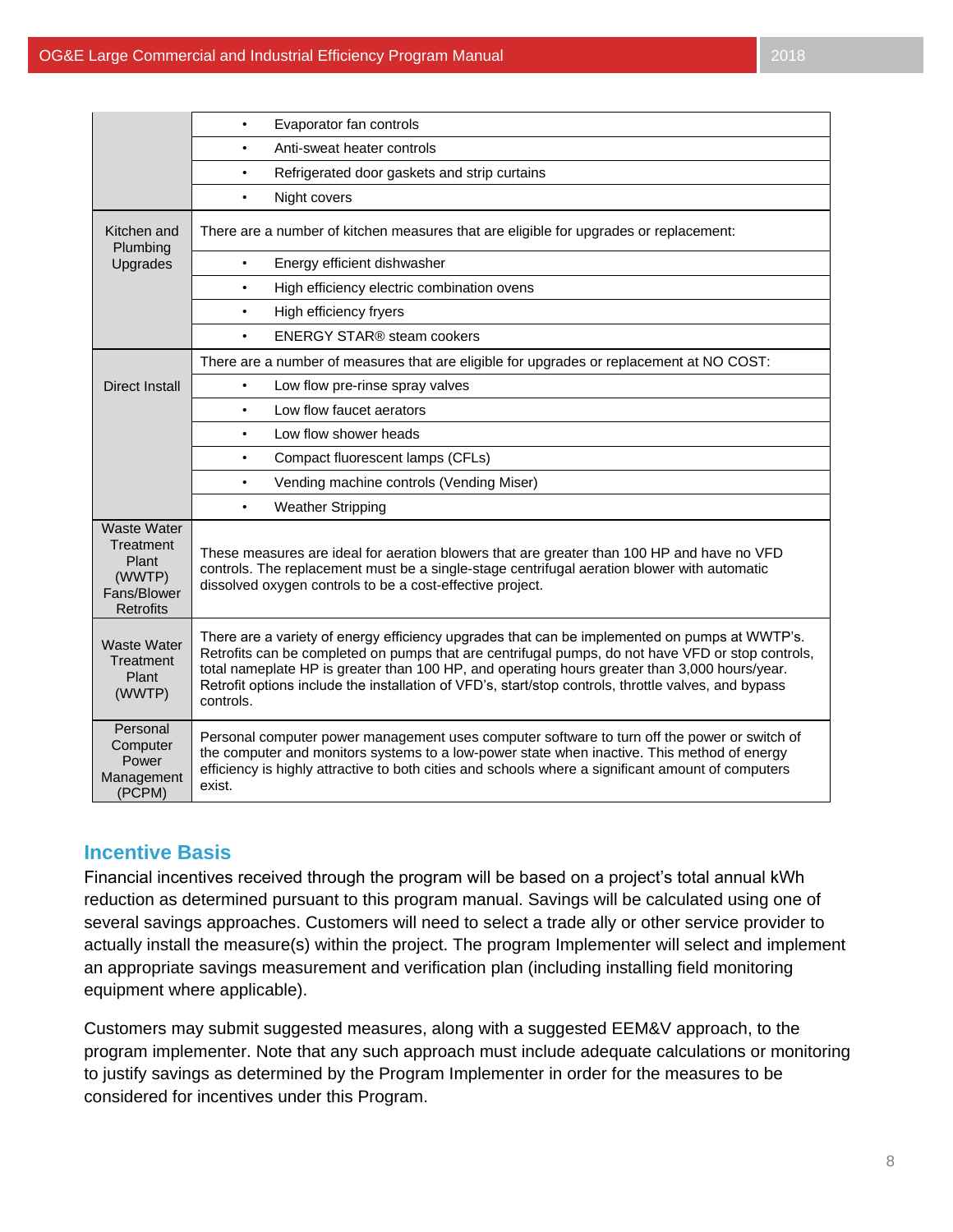- Deemed or Stipulated Savings: deemed savings are standardized savings values or simple formulas for a range of measures in representative building types. This approach is suitable for a variety of projects where energy savings may be estimated to a reasonable degree of accuracy without additional EM&V. Variables such as operating hours and energy consumption of existing equipment are assumed in these cases according to previously gathered field data. For example, lighting installed by the program qualifies for a deemed savings approach, meaning that estimated energy consumption savings are determined without additional testing. Engineered savings calculations may be acceptable on a case-by-case basis subject to program approval.
- EM&V Option A ("Retrofit Isolation: Key Parameter Measurement"): for an option a project, the main aspect that affects energy use is measured, usually with data logging equipment. Example: pump VFD installation.
- EM&V Option B ("Retrofit Isolation: All Parameter Measurement"): for an option b project, all aspects that affect energy use are measured. Typically, the actual energy use of the system is logged. All parameters that affect energy use, such as temperature of an HVAC system or occupancy, must be measured. For example, a project where installed equipment will have substantial interactive affects may require the use of this EM&V option.
- EM&V Option C ("Whole Facility: Bill Analysis"): When savings are expected to be more than 10 percent of the whole building's energy use, Option C can be used. This option involves collecting at least a year's worth of utility bills or sub-meter data for a facility. Example: Retrocommissioning of a facility, involving numerous operational and control changes that have complex interactions.
- EM&V Option D ("Whole Facility: Calibrated Simulation")": Option D is for new construction buildings or major retrofits. Instead of measuring energy use, the facility is modeled with building modeling software like eQUEST. Example: new construction project involving numerous efficiency improvements that have complex interactions.

The methodologies for savings measurement and verification described above differ in terms of detail and rigor; some are chosen based upon the predictability of equipment operation, availability of evaluation data from previous programs, and benefits of the chosen measurement and verification approach relative to its cost. Ultimately, the program implementer has the discretion to choose or confirm the EM&V option that shall be utilized for your project(s).

## **NON-CASH BENEFITS OF THE PROGRAM**

#### **A number of non-cash benefits are available to you, including:**

During an energy assessment, the participating trade ally and/or the program implementer will identify opportunities to install energy saving devices with customer permission. These devices provide customers with instant energy savings and are installed at NO COST. Please note that some of these measures are only available for installation at sites where customers have electric water heaters. These direct install measures include pre-rinse spray valves, faucet aerators, LEDs, vending misers, and weather stripping.

**Technical Support** – the program implementer will provide technical support to help you assess and evaluate various energy efficiency upgrades to determine which projects are estimated to be optimal in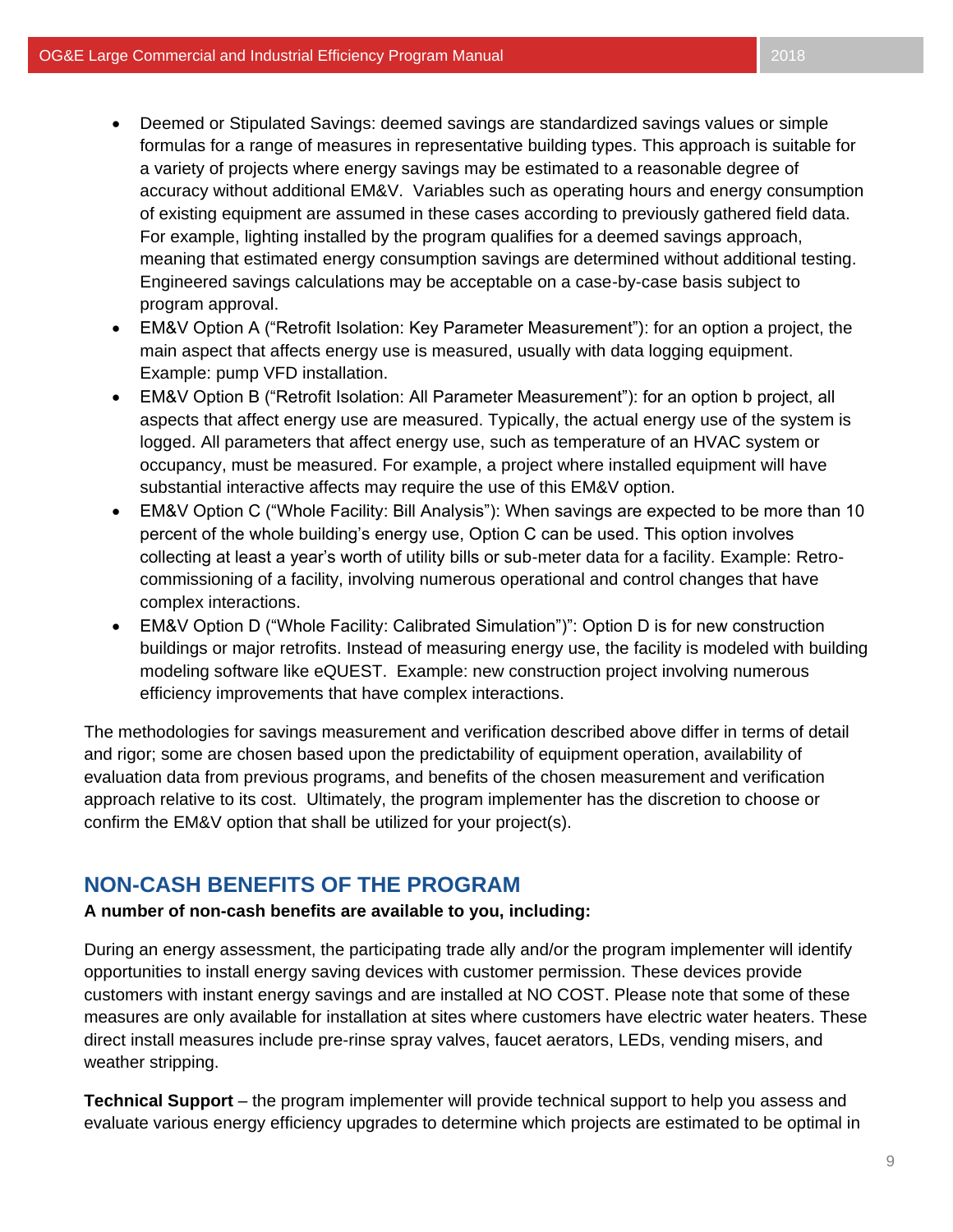terms of life-cycle costs. Once you identify potential projects, you complete and submit a project application to indicate your intention to complete a project and reserve an incentive. The program implementer will provide the application form as well as assistance in completing the form.

**Education** – if participants choose to fund their upgrades with traditional funding sources, the Large Commercial and Industrial Program also offers resources that could educate senior decision makers on how to leverage outside sources of funds through performance contracts, lease-purchase agreements, and third-party financing.

**Recognition** – The Large Commercial Industrial Program, specifically the program implementer, may provide news releases and other communications support to you, which are designed to inform each community about the steps you are taking to improve the energy performance of your facilities, reduce your operating costs, and to use your budget dollars more efficiently.

## **PARTICIPATION PROCESS**

The program is designed to encourage trade allies to recruit participants from OG&E key accounts, past program participants and trade ally references. The program implementer will provide a participation agreement for the participant to enroll in the program. The participant must sign the participation agreement to be verified as an OG&E customer and enrolled in the program. Once the signed participation agreement is received and the participant is verified, the program implementer will schedule pre-installation inspections on each project, as necessary, and appropriate measurement and verification efforts will occur to quantify the savings of projects where EM&V is required. Once the participant has selected the project(s) to implement and funding has been secured, the program will help you to fill out the technical sections of the project application to reserve incentive funding.

After completing the project, the program implementer will schedule necessary post-installation inspections and request incentives for the participant.

Program metrics are subject to annual review based on regulatory requirements, independent evaluation and verification, and other circumstances outside the control of the program, the program Implementer and OG&E reporting requirements and other documentation could change based upon this review.

After completing the project and receiving incentives, you may be contacted by an independent evaluator to verify information gathered by the program and/or to review on-site equipment installation. You may be contacted by this independent third party evaluator in the year immediately following the year of participation for the purposes of project verification and evaluation.

## **Project Application Process**

For purposes of this program, a project is defined by a set of proposed energy savings measures included in a single project Application. Comprehensive projects that include a range of measure types are encouraged. Note that you first must execute the participant agreement to initiate the process. Ultimately, a project application will be completed by the program for review and approval to move forward with the project(s). The project application is completed and executed by you and sent to the program implementer for final approval and reservation of incentive funding.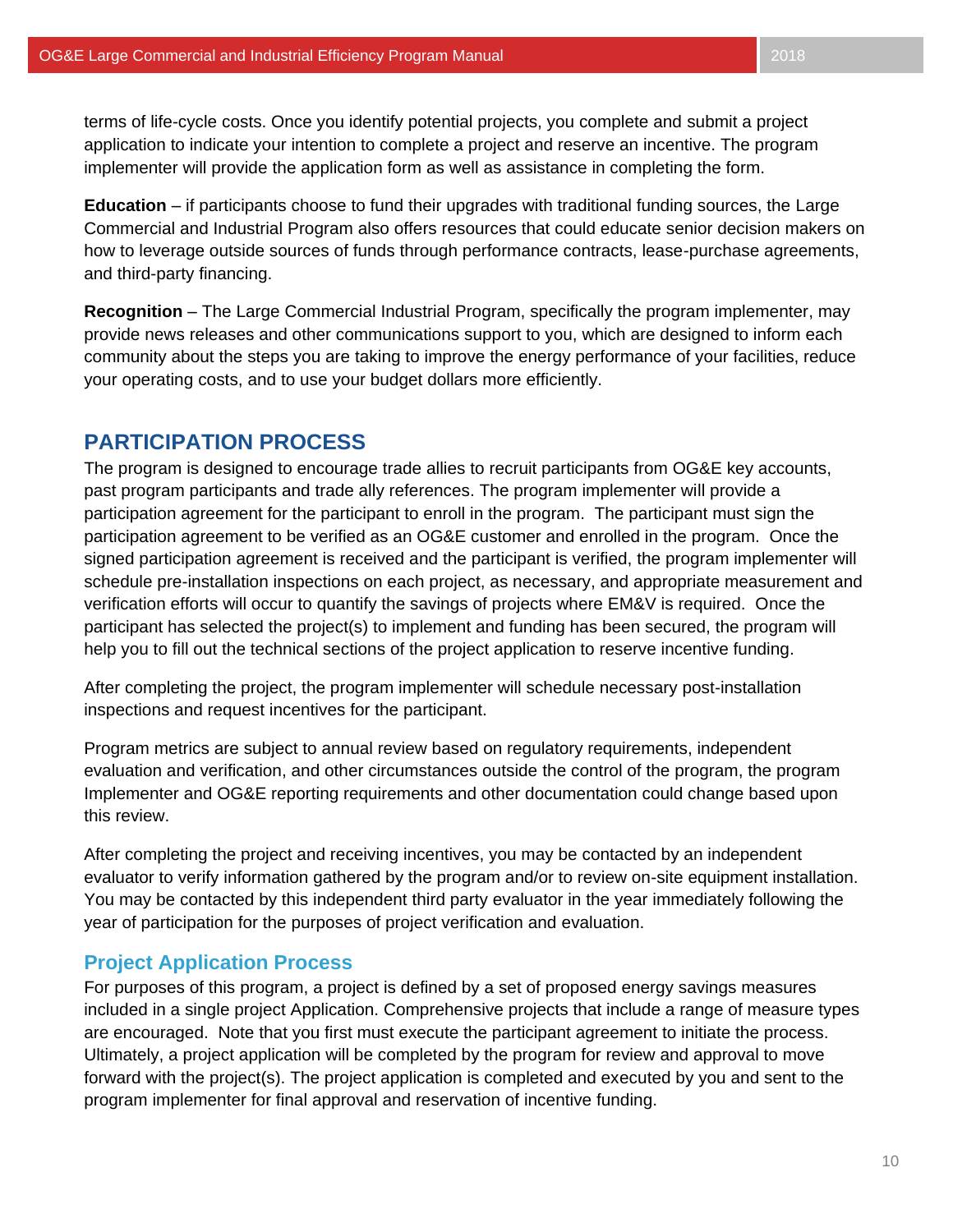- Targeted Minimum Project Size: Each project for which an application is submitted, or combination of projects, should target a total estimated energy reduction of at least 25,000 kWh of annual savings.
- Project Costs: Projects must pass a cost-effectiveness test in order to be eligible for incentives. In order to evaluate this, all project costs must be submitted to the Program Implementer before incentive funding can be applied for and reserved. This includes the cost of the equipment and its installation.

## **Incentive Reservation/Application Process**

Upon receipt of a signed project application, the program implementer will review the application for completeness and eligibility then send notice stating that incentive funding has been reserved for the project(s). The program implementer also will contact you to schedule a pre-installation inspection of your facilities, as needed, for purposes of confirming the information that is submitted in the project application. The anticipated project completion date should be communicated to the program implementer, which will provide adequate time for final project verification and post-installation inspection prior to receiving the incentive payment. The completion date of a project should not extend beyond December 1 of the current program year unless approved in writing by the program implementer. If oversubscription to the program should arise, participants will be placed on a waiting list in the order of when the project application, including the executed participant agreement was received.

Participants on the waiting list may be able to reserve incentive funding for the current program year if other projects for which funding were reserved are cancelled and funds become available. Otherwise, they will be eligible to reserve funding during the next program year, but note that the project must be completed in the year in which the funds are reserved.

## **Incentive Payment Process**

**Deemed savings projects:** you will receive an incentive payment representing 100 percent of the final calculated incentive amount set forth in the confirmed project application after the project(s) are installed, documented and verified. You are encouraged to contact the program implementer prior to installation of additional measures not identified in pre-installation inspections to determine whether additional funds may be available. Incentive funds in excess of the estimated amount will be paid based on final calculated savings only if the program is not fully subscribed at the time of project completion.

**EM&V projects:** you will receive 40 percent of the total estimated incentive amount set forth in the confirmed project application after the project(s) are installed, documented, and verified. The remaining incentive will be calculated based on the final EM&V report and will be paid once the EM&V efforts are complete. To the extent that additional measures are installed that were not identified in the application and confirmed by the pre-installation inspection, you may be eligible for additional incentive funds. You are encouraged to contact the program implementer prior to installation of such additional measures to determine whether additional funds may be available. Incentive funds in excess of the estimated amount will be paid based on final calculated savings only if the program is not fully subscribed at the time of project completion.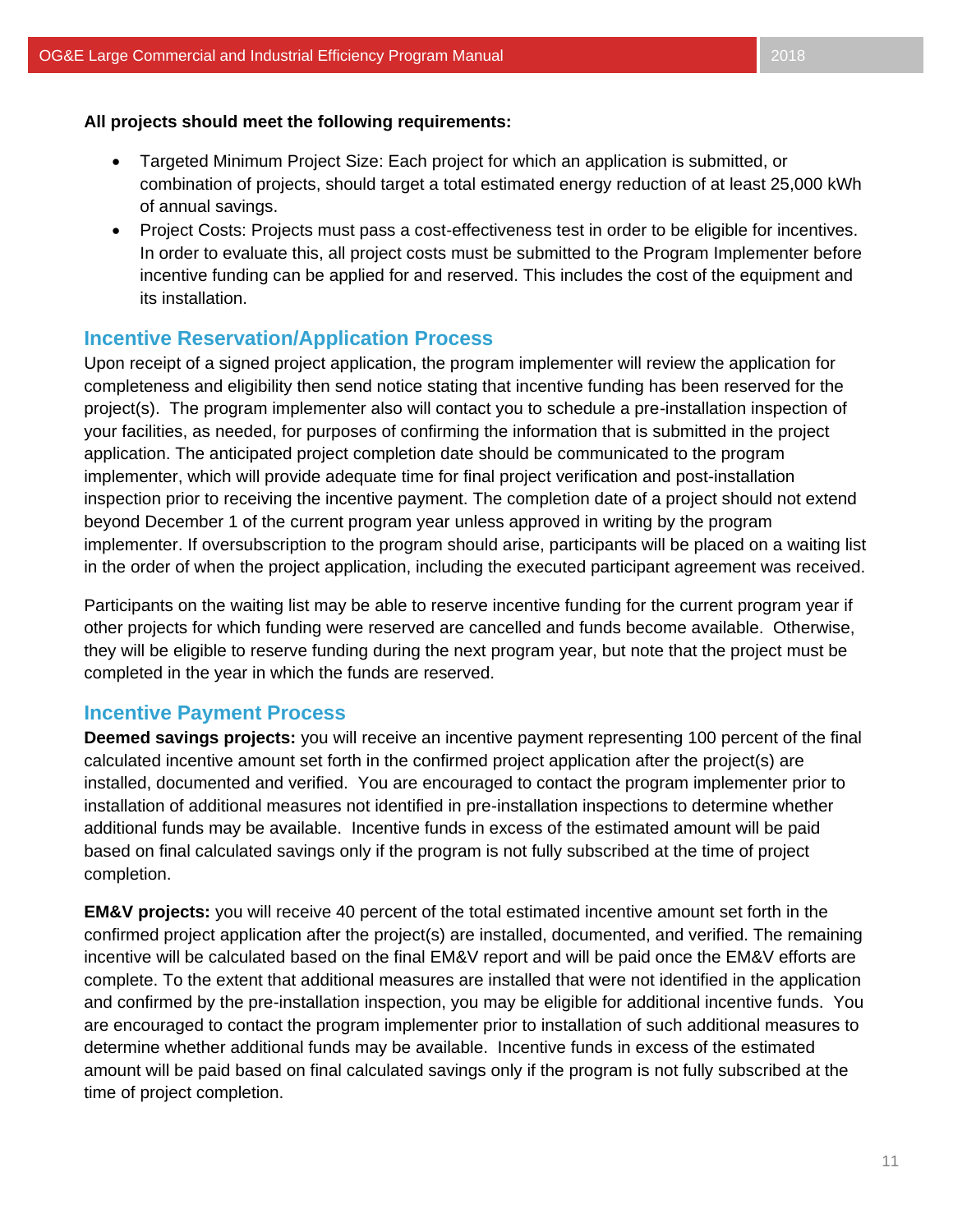Incentives are paid by check directly to you as explained above. Checks should be delivered no later than December 30 of the year the project is completed and verified unless otherwise notified.

## **Limits on Participation**

To ensure incentives are available for multiple projects, you and your affiliates may not receive more than 25 percent of the OG&E program incentives budget in any funding year.

In the event that there are incentive funds still available after September 1 of the current program year, you may exceed the 25 percent cap in order to fully subscribe the program.

See the figure below for more details on the program process, which does not include the third-party EEM&V discussed herein: The program process flow chart below illustrates contact points and responsibilities of each party involved in the process.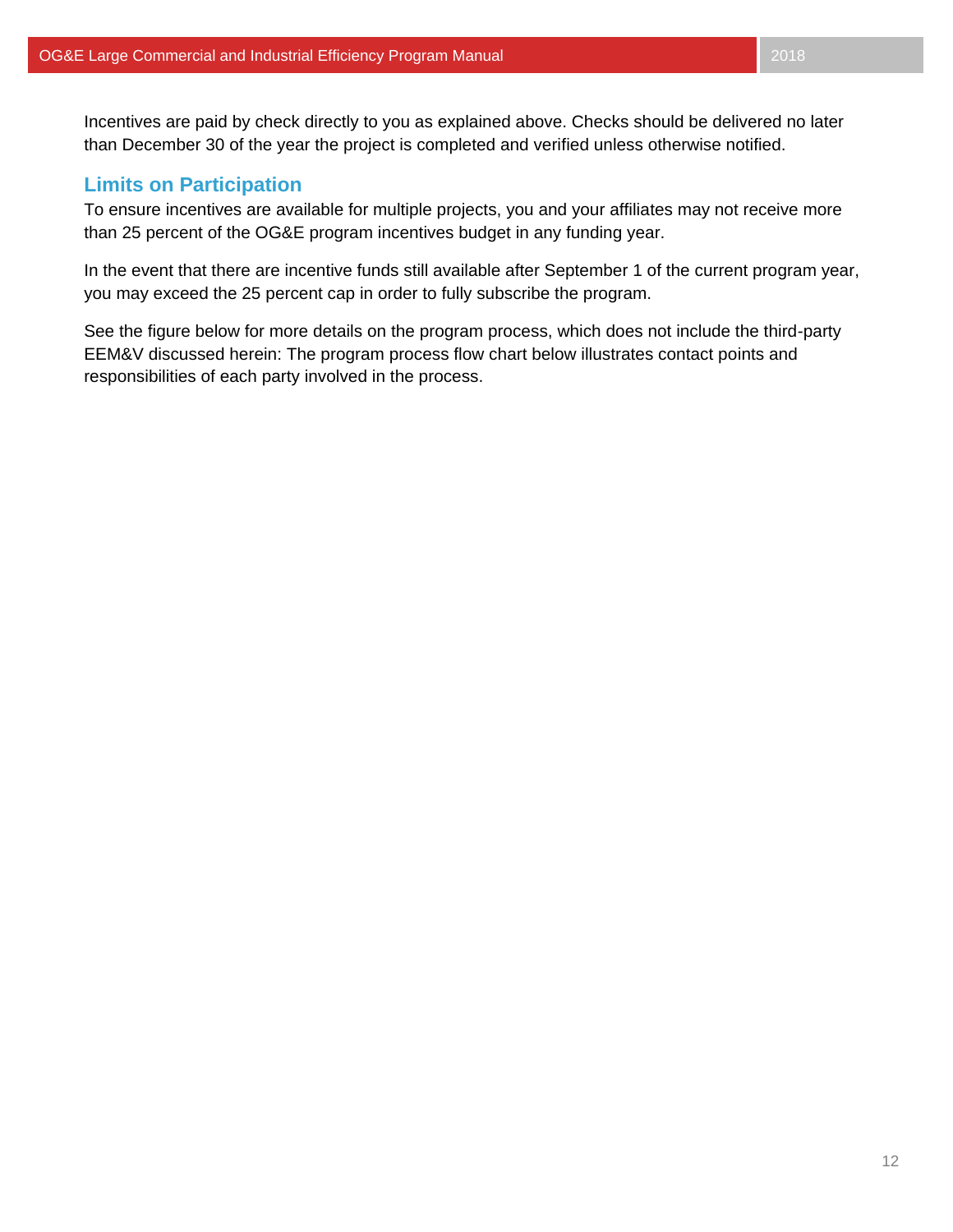## **Program Process**

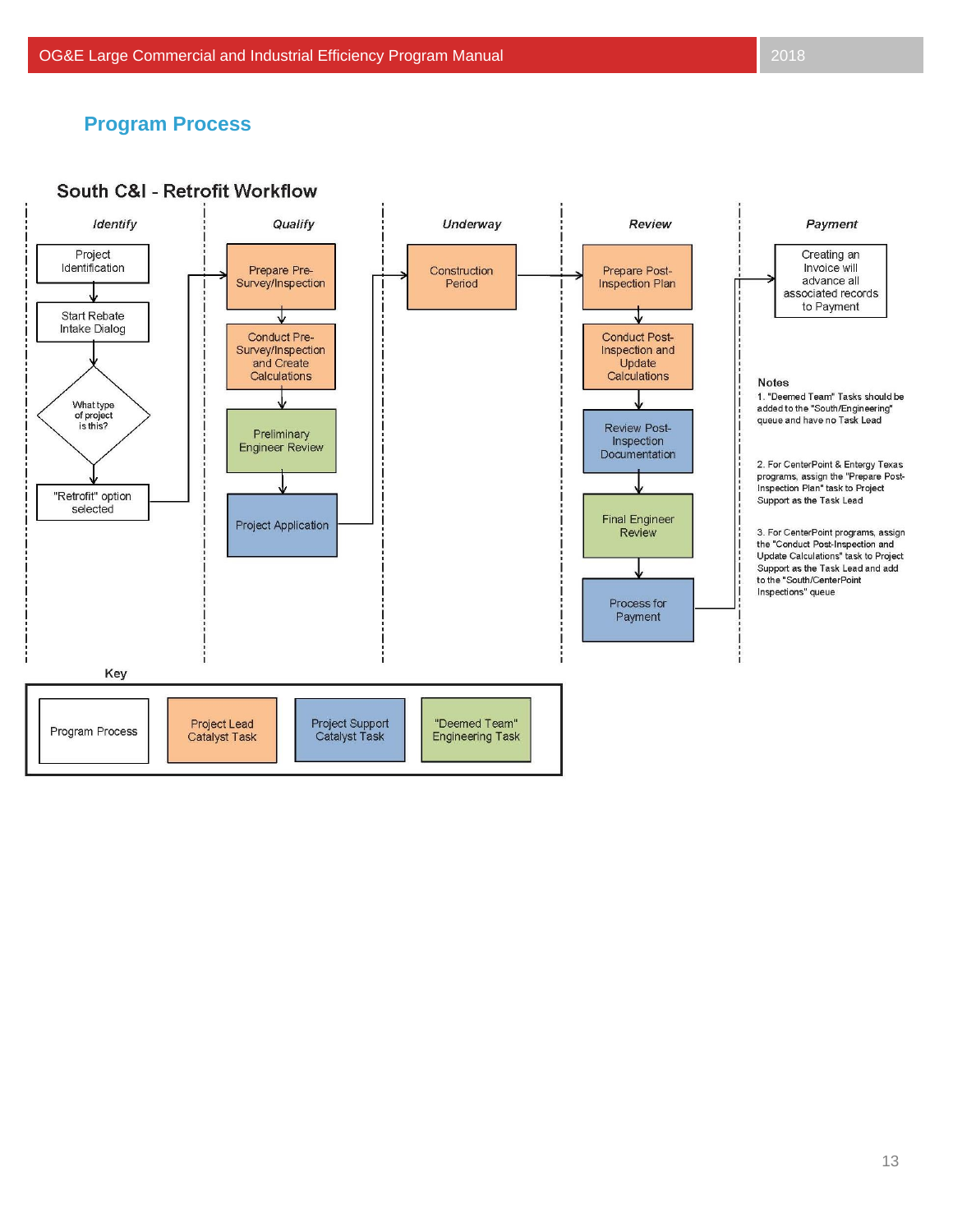# **QUALITY MANAGEMENT PROCESS (QA/QC)**

# **Quality Assurance (QA)**

п

| <b>Program Process Trainings</b><br>(AA) | Trade allies that choose to participate in the program will<br>attend training that explains the program process and<br>technical aspects of participation. Where the installing<br>contractor has chosen not to participate as a trade ally in<br>the program, the program implementer will work with you<br>to ensure that all steps are taken to receive an incentive. |
|------------------------------------------|---------------------------------------------------------------------------------------------------------------------------------------------------------------------------------------------------------------------------------------------------------------------------------------------------------------------------------------------------------------------------|
| Application Review (QA)                  | Incomplete project applications will be rejected and sent<br>back to you for completion. You may not receive a<br>reservation of incentive funding notice until the project<br>application is completed appropriately and confirmed by<br>the program implementer.                                                                                                        |

# **Quality Control (QC)**

|                               | Completed projects will be subject to a pre and post-       |
|-------------------------------|-------------------------------------------------------------|
|                               | installation inspection as selected on a random sample      |
| Post-Installation Inspections | basis. Typically, this random sample consists of            |
| (QC)                          | inspecting 20 percent of the qualifying measure(s). If your |
|                               | project fails its installation inspection, additional       |
|                               | inspections will be conducted in an attempt to determine    |
|                               | whether there is reasonable assurance that the project      |
|                               | has been documented and that the actual savings can be      |
|                               | verified. In connection with any such inspections,          |
|                               | adjustments to the project application may be proposed to   |
|                               | you to complete and return to the program implementer.      |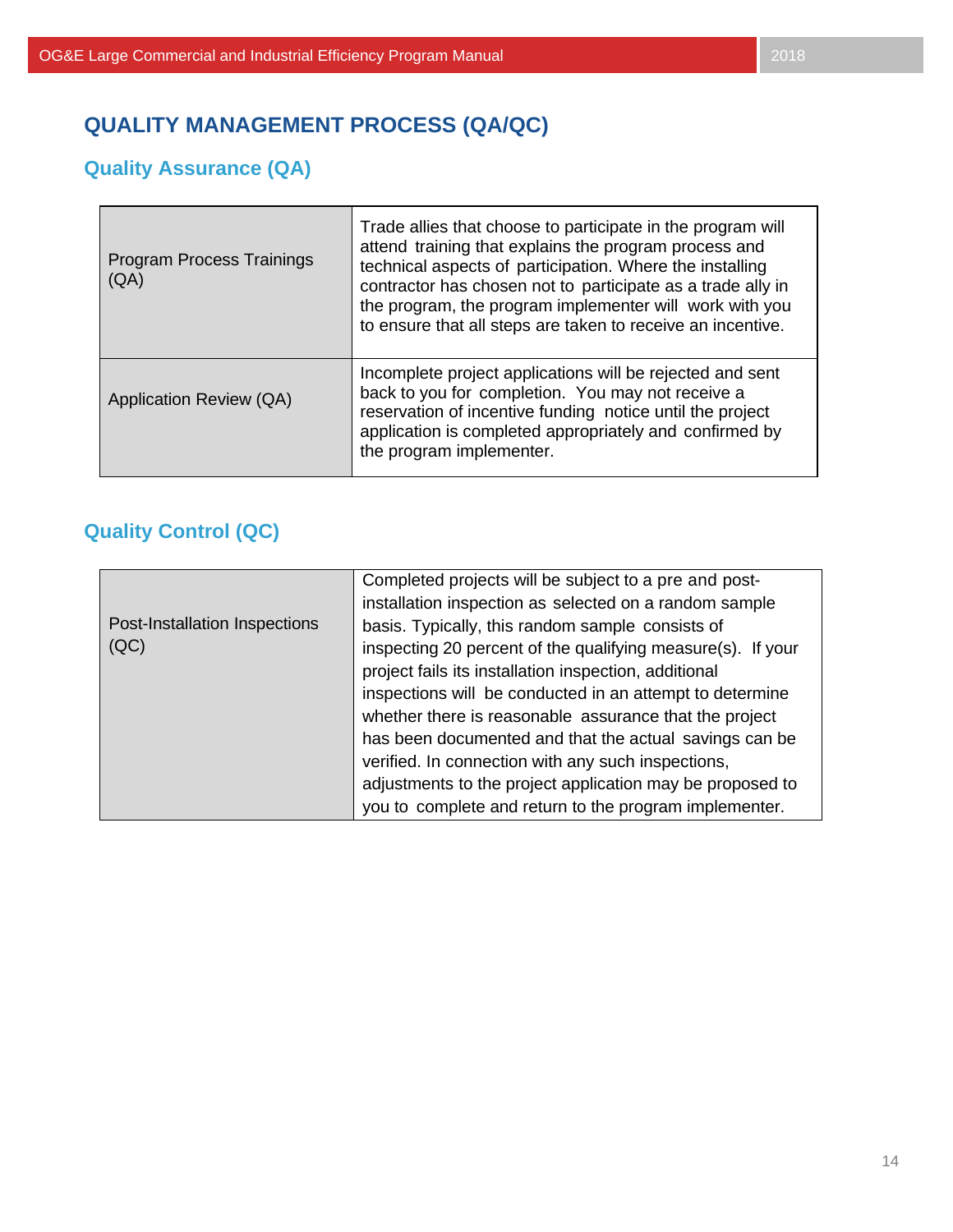# **ADDITIONAL NOTICES AND DISCLAIMERS**

## **OG&E and/or CLEAResult**

The selection of a participating contractor to perform work is the sole decision of the property owner, customer, and/or authorized lessee/occupant. Although a list of approved contractors is prepared in connection with this program, inclusion of a contractor in the participating contractor list for the program does not constitute an endorsement by OG&E or CLEAResult of any product, individual or company. Work performed by participating contractors is not guaranteed or subject to any representation or warranty either expressed or implied or otherwise by either OG&E or CLEAResult. Neither OG&E nor CLEAResult makes any guarantee or any other representation or warranty, expressed or implied or otherwise, as to the quality, cost, or effectiveness of any product(s) provided or work(s) performed by any participating contractor by any such participating contractor's employees, subcontractors or suppliers.

Energy efficiency gains are subject to a number of variable conditions and circumstances. While it is the intent of the program to achieve energy efficiencies at your facilities neither OG&E nor CLEAResult guarantees or warrants that any specific energy efficiency gains will be achieved for a particular customer under the program.

## **Participating Trade Allies**

Each Participating Trade Ally shall, to the fullest extent allowed by applicable law, indemnify, protect and hold harmless CLEAResult, OG&E, their affiliates, their contractors and each of their officers, directors, control persons, employees, agents and representatives (all of the foregoing being herein referred to, individually and collectively, as the "Indemnities") from and against any and all losses, damages, claims, liabilities, costs and expenses (including attorney's fees) that may be imposed on, incurred by, or asserted against the Indemnities or any of them by any party or parties (including, without limitation, a governmental entity), caused by, arising from, relating to or in connection with, in whole or in part, directly or indirectly: (a) such participating trade ally's breach of any provision of its trade ally agreement (b) such participating trade ally's act or omission that results directly or indirectly in any property damage, personal injury or death in connection with the performance of any work by such participating trade ally, (c) any violation of law by such participating trade ally or (d) the treatment, storage, disposal, handling, transportation, release, spillage or leakage by such participating trade ally of any hazardous substance in any form. **THIS INDEMNITY SHALL APPLY EVEN IN THE EVENT OF THE CONCURRENT NEGLIGENCE, ACTIVE OR PASSIVE, OF ANY OR ALL INDEMNITEES.** Indemnities, respectively, at their option exercisable by written notice to such participating trade ally, may require such participating trade ally to defend any or all suits or claims concerning the foregoing.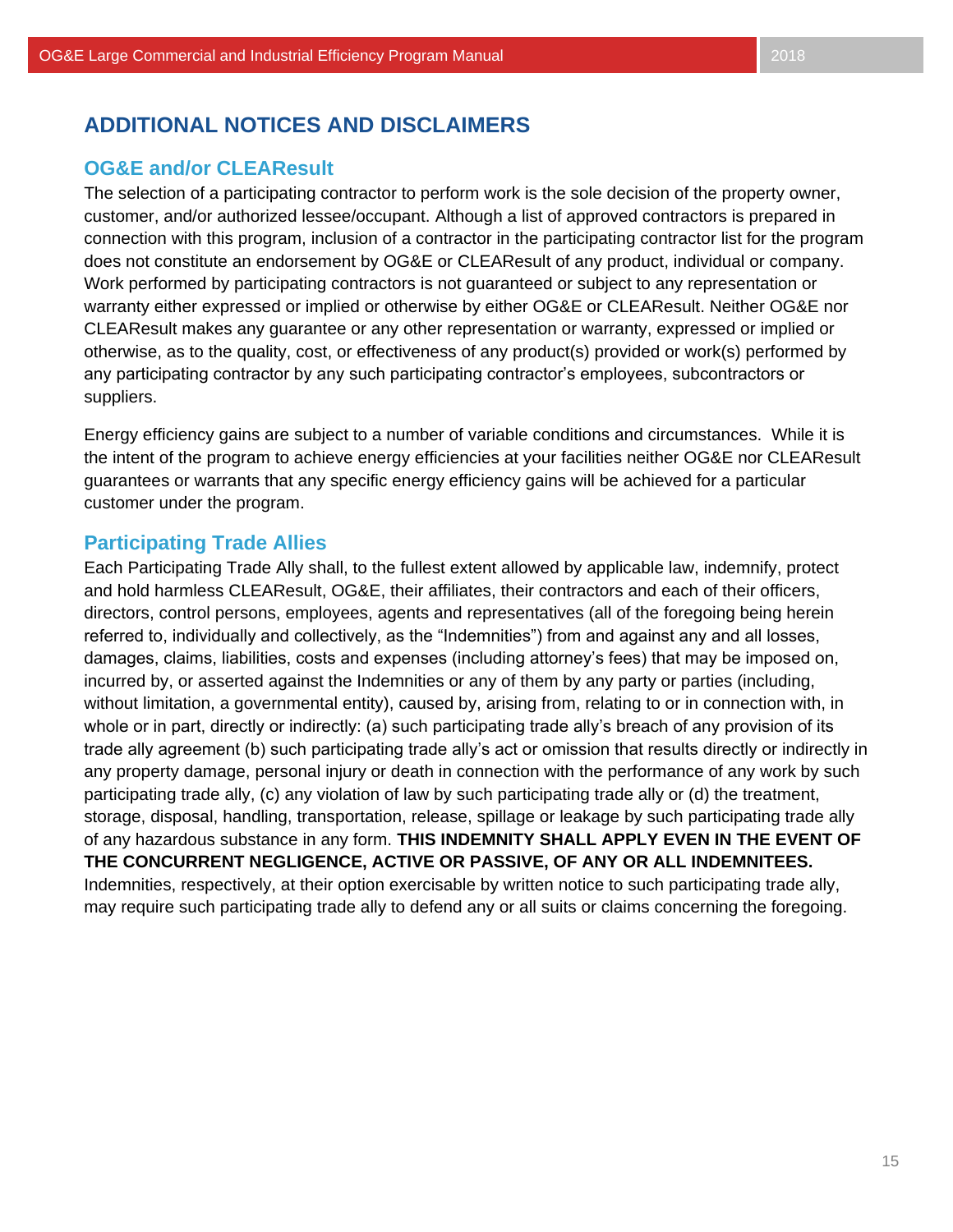## **DEFINITIONS**

**Custom Measure:** An energy efficiency measure that does not have a prescriptive calculation methodology. This type of measure requires measurement and verification to accurately quantify demand and energy savings.

**EE:** Energy Efficiency

**EM&V:** Evaluation, Measurement and Verification, often referred to as Measurement and Verification.

**Energy Master Planning:** The process of reviewing Energy Performance Benchmarking reports and establishing a strategic approach to the effective use of energy, which may include the implementation of energy efficiency measures.

**Energy Performance Benchmarking:** A comprehensive analysis of facility energy use, which provides a rating for the performance of buildings (typical on a scale of 1 to 100) relative to a peer group of facilities using regional data. This evaluation may be used to identify energy efficiency measures or can be used as a tool for Energy Master Planning.

**Facility Assessment:** A preliminary facility walkthrough performed by Program Staff or a Trade Ally to determine energy savings opportunities. An assessment does not necessarily provide adequate inspection documentation and additional on-site verification may be required for identified energy efficiency projects.

**Feasibility Study:** A comprehensive energy savings evaluation and life cycle cost analysis (prepared by a licensed engineer or other professional) that evaluates the Participant's opportunities for energy savings at their facility using established calculation methodologies and computer simulated energy models

**Incentive:** A one-time payment to the Participant (or a designated assignee) for energy efficiency projects completed through the program.

**Incentive Rate:** A defined value of incentive dollars on a per unit basis to calculate total incentive.

**kW:** The abbreviation for kilowatt (equal to 1,000 watts), which is the unit of measurement for electrical demand or power.

**kWh:** The abbreviation for kilowatt-hour, which is the unit of measurement for electrical energy use. One kWh is the amount of energy consumed by the use of one kW for one hour.

**Measure:** A single proposed energy efficiency improvement, at either a single facility or multiple facilities.

**Measurement and Verification:** A process of observation and measurements that establish energy use of a proposed energy efficiency measure for both pre-retrofit and post-retrofit conditions that allows the calculation of energy savings. This process may also require gathering data on correlating factors for a specific system or facility, such as production, occupancy, operating hours, or similar metrics.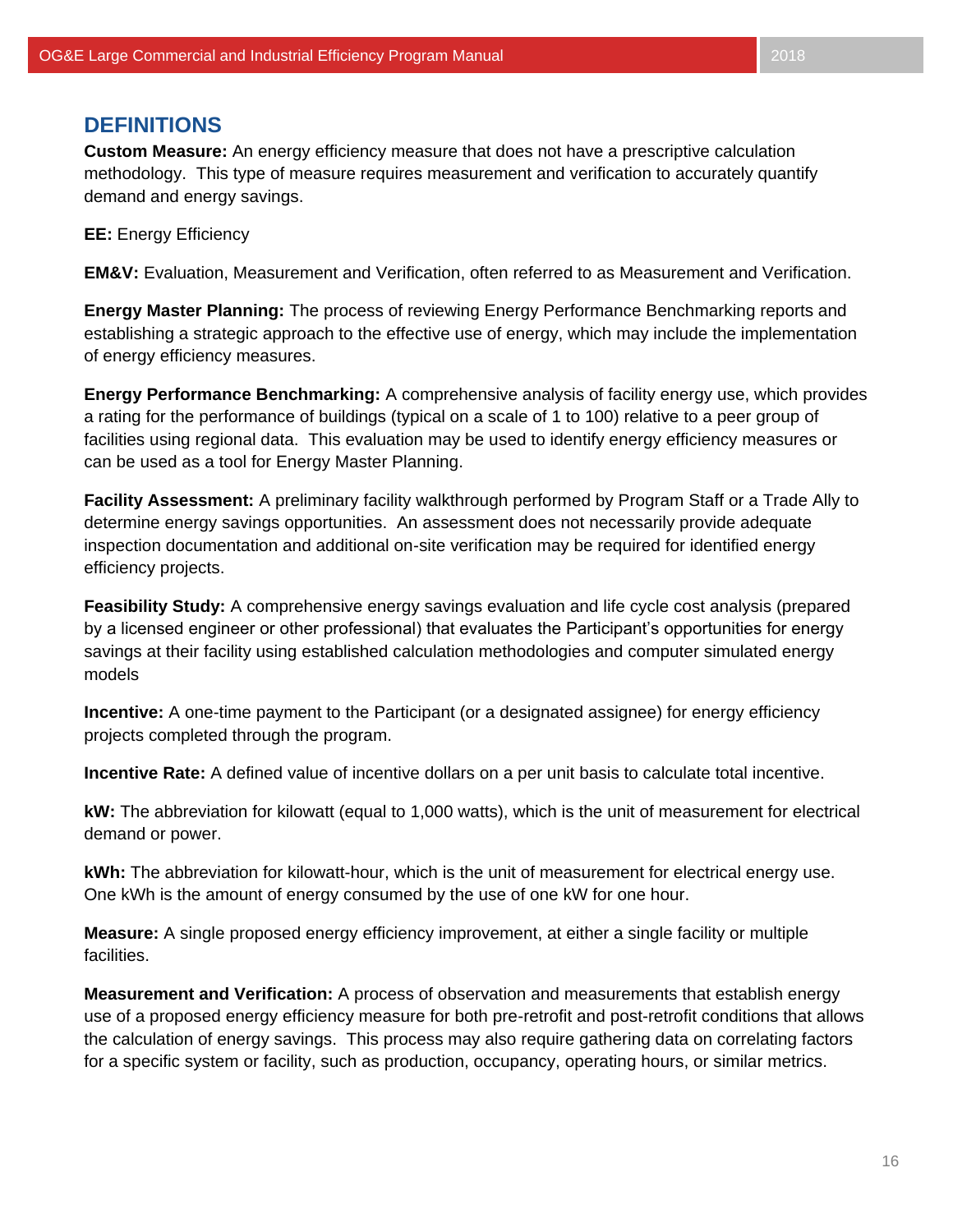**Participant:** Any non-residential OG&E Arkansas, Inc. customer that has enrolled in the energy efficiency programs who will exert best efforts to approve, fund, and install projects during the Program year.

**Participation Agreement:** A non-binding document that once submitted by the participant will enroll them into the Large Commercial Incentive Programs offered by OG&E Arkansas, Inc., allow Program Staff to verify eligibility, and permit appropriate program follow-up.

**Pre-Installation Inspection:** A facility walkthrough performed by Program Staff prior to implementation of energy efficiency projects to verify and document proposed or identified energy efficiency upgrades within a participant's facility.

**Prescriptive Measure:** An energy efficiency measure that has a prescriptive calculation methodology, given in the Arkansas TRM (Technical Resource Manual). This type of measure does not require measurement and verification.

**Post-Installation Inspection:** A facility walkthrough performed by Program Staff or Program Evaluators after implementation of energy efficiency projects to verify and document proposed or identified energy efficiency upgrades within a participant's facility.

**Program Evaluator:** An independent party that reviews the documentation and calculations completed by the Program Implementer and provides technical guidance on the program.

**Program Implementer:** Technical and administrative consultants hired by the Program Sponsor to operate the energy efficiency programs.

**Program Sponsor:** The utility funding and operating the energy efficiency program.

**Project:** A planned set of energy efficiency measures for a single Participant (at either a single facility or multiple facilities) as proposed by Program Staff or a Trade Ally.

**Project Application:** A document provided by the Program Implementer and executed by the Participant that outlines the proposed energy efficiency measures, the estimated savings, and the project incentive. Acknowledged receipt of this form by the Program Implementer will reserve the listed incentive for the Participant.

**Tier:** A unique measure (or combination of measures) that when evaluated for an energy efficiency project, may provide enhanced incentive rates for comprehensive projects.

**Trade Ally:** A contractor, supplier, or industry professional seeking to adapt his or her business model to utilize the energy efficiency programs to promote energy efficiency projects.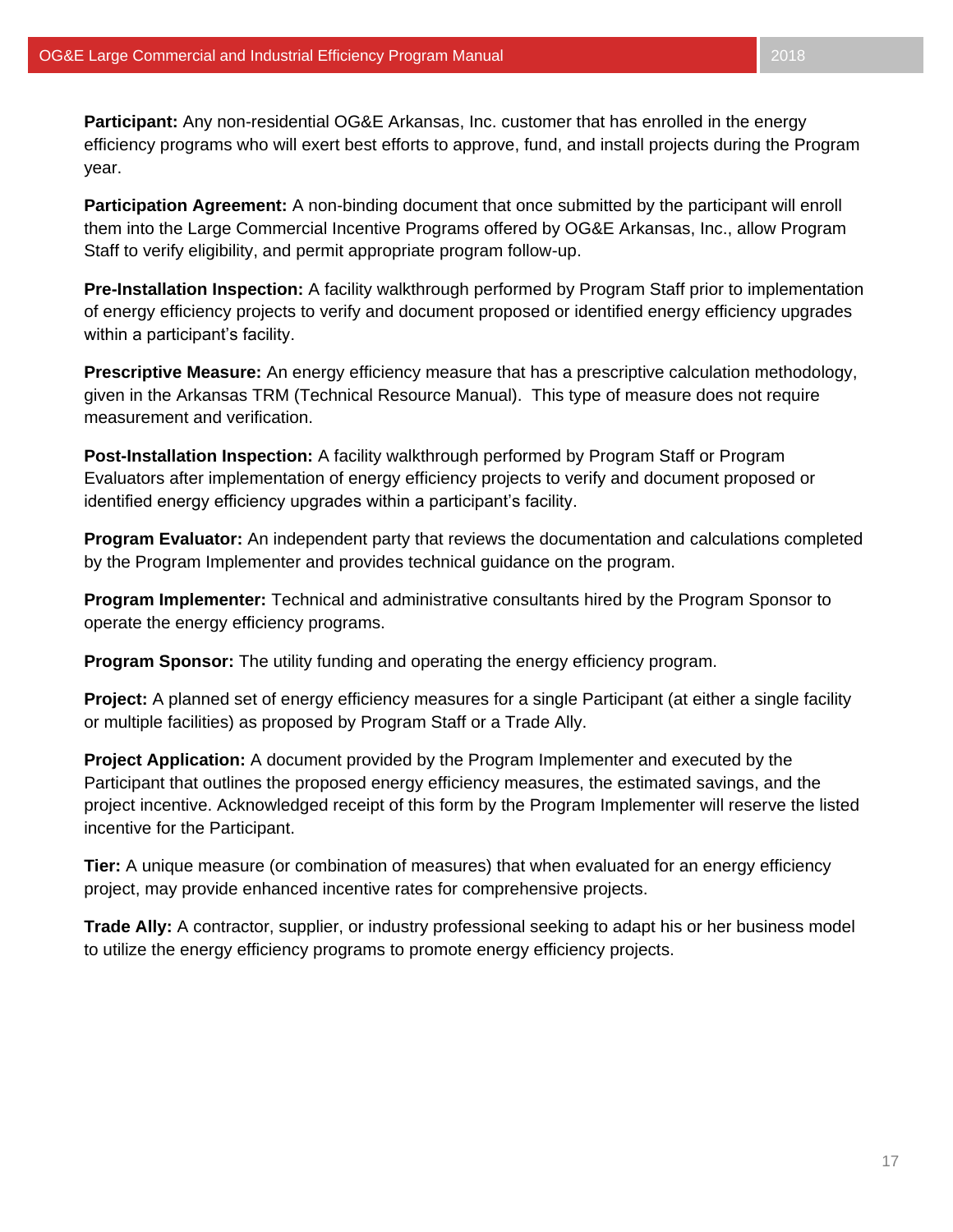# **FREQUENTLY ASKED QUESTIONS (FAQS)**

## **What is the Commercial Industrial Program?**

The Commercial Industrial Program is designed for local public entities that receive retail electric service in the OG&E territory. The program will help senior managers and facility managers like you at local public entities operate your buildings more efficiently by understanding the technical and financial benefits of investing in energy efficiency and developing a plan to make energy efficiency improvements.

## **Who is Eligible for the Commercial Industrial Program?**

Any local public entity customer receiving retail electric service from OG&E is eligible for the Commercial Industrial Program. A customer is defined by a single Tax ID number. Multiple locations of an organization are thereby considered a single customer, regardless of how many OG&E account numbers they may have. In general, cities having more facility square footage and higher energy usage than Large Commercial and Industrial customers and receive greater program benefits.

## **How Does a Customer Enroll to Participate in the Program?**

To join the Large Commercial Industrial program, the participating local public entity signs a Participation Agreement with OG&E. The Participation Agreement describes Program commitments required of the Participant, which includes agreement to the conditions and processes set forth in this program manual. The program implementer will contact participants who submit the participant agreement to provide the participant with details on program participation, benefits, and requirements and to begin the program process.

## **What are the Next Steps After I've Enrolled in the Program?**

After the Commercial Industrial participant has joined the program by submitting a properly executed participation agreement, you can complete energy benchmarking, master planning (if applicable), and identify energy efficiency upgrade projects you wish to undertake.

## **Who Decides What Energy Efficiency Technologies to Install or Who is to Install Them?**

You are the sole determinant for what energy efficiency measures you decide to implement and how they are implemented. The program does not provide any installation of energy efficiency measures, and is neutral on whether you perform the work in-house or use a trade ally.

## **What is Energy Benchmarking?**

Benchmarking the energy performance of the participants is done through the use of US EPA's Portfolio Manager Tool. Information is entered into the tool along with the energy use of the facility, where the facilities are located geographically, the number of occupants in the building and some information about certain types of equipment within the facilities. Once this information is completed and submitted as inputs to the tool, the output is a numerical score from one to 100. Higher benchmark scores result in better energy performance; conversely, lower scores result in poorer energy performance. After the scores are estimated, participants in the program can work with the program implementer to determine the energy efficiency opportunities in their facilities and to prioritize their efforts. Benchmarking and EMP is primarily offered to Schools and Government customers.